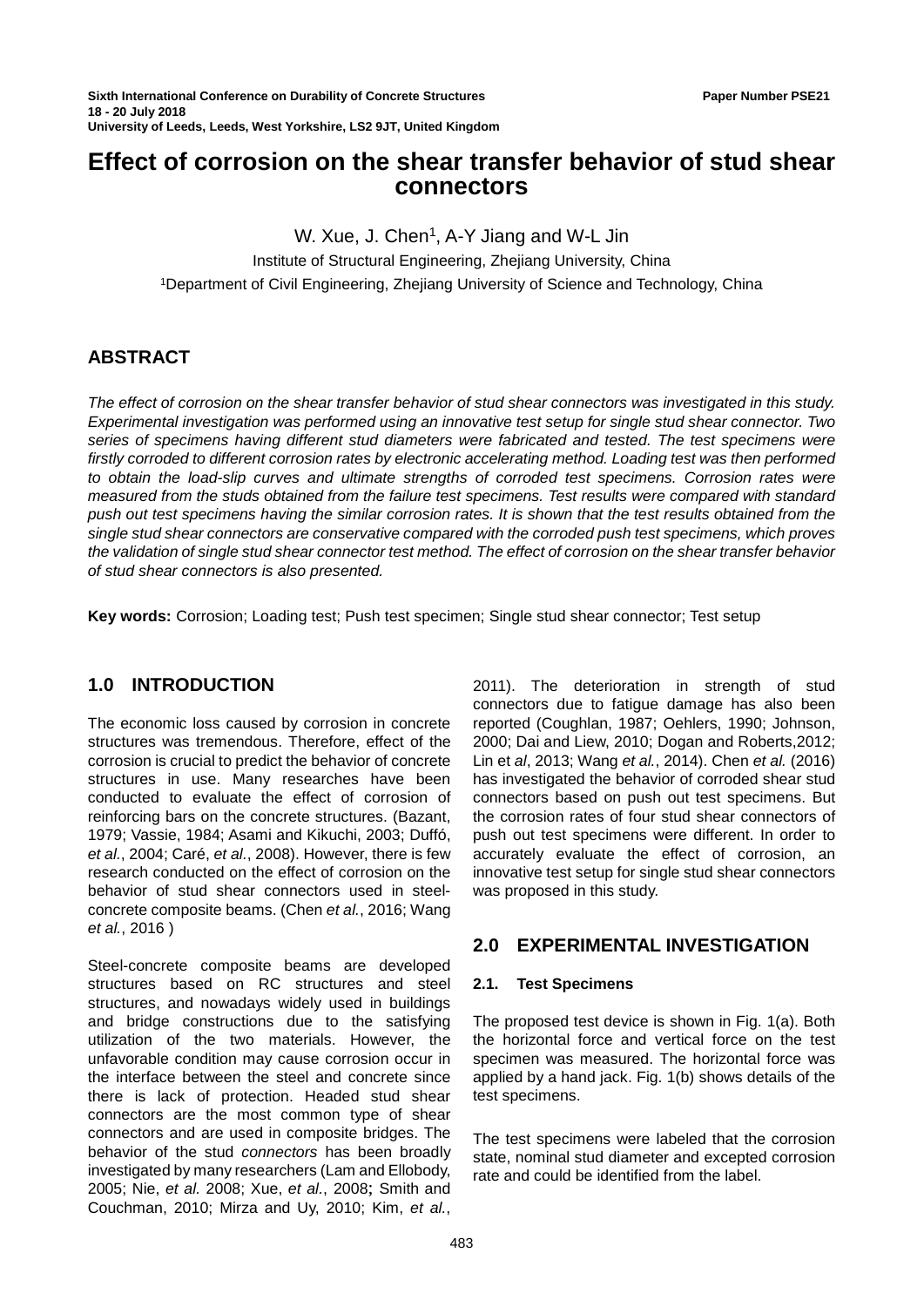



**Fig. 1** Test setup of single stud shear connector (a) Test device (b) Test specimen

For example, the labels "W10.0-5" and "B16.0-10" define the specimens as follows:

- The first letter indicates that the designed corrosion state, where the prefix letter "W" refers to corrosion along whole stud shank while the letter "B" refer to corrosion only at the bottom of stud shank.
- The following three digits (10.0 and 13.0) indicate the nominal diameter of the studs in mm.
- The following one (5) or two digits (10) are the expected corrosion rates of stud in percentage.

#### **2.2. Material Properties and Measurements**

Three concrete cubic specimens were prepared at the time of push test specimen casting, to determine the concrete strength of the push test specimens. Table 1 summarizes the material properties of concrete at 28 days. Two kinds of studs with the nominal diameter of 10.0 and 13.0 mm are used in this study. Tensile tests for the stud material were conducted. The yield stress from the tensile tests was determined by 0.2% strain because the steel for studs generally does not show clear yielding point. Table 2 summarizes the material properties of stud material. Quality control of welding process is a very important factor since the effect of welding quality may cover the effect of corrosion. Therefore, welding trials were carried out to obtain proper and reliable welding quality.

### **Table 1.** Material properties of concrete

| Specimen | $E_c(MPa)$           | $f_{cu}$ (MPa) |
|----------|----------------------|----------------|
|          | $3.32 \times 10^{4}$ | 45.4           |
| 2        | $3.38 \times 10^{4}$ | 45.8           |
| 3        | $3.40 \times 10^{4}$ | 46.7           |
| Average  | $3.37 \times 10^{4}$ | 46.0           |

**Table 2.** Material properties of stud material

| Specimen  | Elastic<br>modulus<br>(MPa) | <b>Yield stress</b><br>(MPa) | Tensile<br>strength<br>(MPa) | Elongation<br>(%) |
|-----------|-----------------------------|------------------------------|------------------------------|-------------------|
| $10.0$ mm | $1.94 \times 10^{5}$        | 462.7                        | 512.0                        | 26.4              |
| $13.0$ mm | $1.98 \times 10^{5}$        | 431.2                        | 490.6                        | 24.9              |

### **2.3 Accelerating Corrosion Process**

All specimens, except the uncorroded one (control specimen), were immersed in a 5% NaCl solution for three days after cured for 28 days, then the direction of current about 0.2 μA/cm2 was arranged for accelerating stud corrosion, studs worked as the anodes, while a piece of stainless steel positioned in the solution served as cathode, as shown in Fig. 2. The corrosion time of each specimen was determined based on the expected corrosion rate. The faraday's theory is used to calculate the corrosion time. The calculated results are shown in Table 3 and Table 4 for series 10.0 mm and series 13.0 mm, respectively. It should be noted that the actual corrosion rates of test specimens may differ from those expected corrosion rates.



**Fig.2.** Set-up of Electronic accelerating corrosion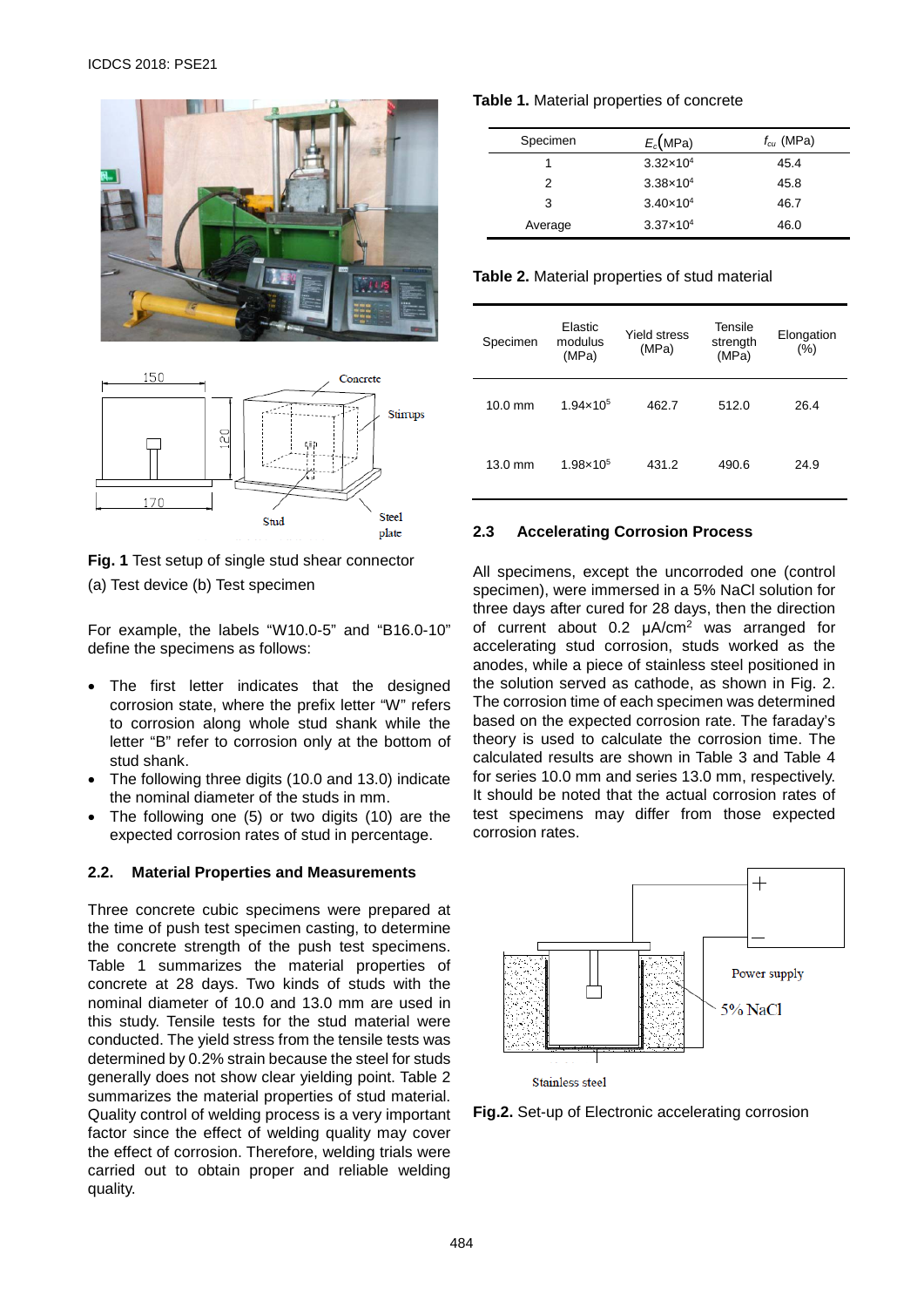Measured corrosion rate (%)

 $\Omega$ 

2.77

9.09

12.15

15.35

21.46

24.35

29.13

36.78

|          | Excepted       | Corrosion | Measured |
|----------|----------------|-----------|----------|
| Specimen | corrosion rate | time      |          |
|          | $(\%)$         | (days)    | rate (%) |
| W13.0-0  | 0              | 0         | 0        |
| B13.0-0  |                |           | 0        |
| W13.0-5  | 5              | 599       | 2.77     |
| B13.0-5  |                |           | 9.56     |
| W13.0-10 | 10             | 1199      | 9.09     |
| B13.0-10 |                |           | 16.67    |
| W13.0-15 | 15             | 1798      | 12.15    |
| B13.0-15 |                |           | 19.08    |
| W13.0-20 | 20             | 2398      | 15.35    |
| B13.0-20 |                |           | 23.81    |
| W13.0-25 | 25             | 2997      | 21.46    |
| B13.0-25 |                |           | 29.22    |
| W13.0-30 | 30             | 3596      | 24.35    |
| B13.0-30 |                |           | 36.74    |
| W13.0-35 | 35             | 4196      | 29.13    |
| B13.0-35 |                |           | 40.62    |
| W13.0-40 | 40             | 4795      | 36.78    |
| B13.0-40 |                |           | 44.78    |
| W13.0-45 | 45             | 5394      | 39.07    |
| B13.0-45 |                |           | 50.04    |
| W13.0-50 | 50             | 5994      | 46.44    |
| B13.0-50 |                |           |          |

**Table 3.** Excepted stud corrosion rate and actual corrosion time of 10.0 mm series

**Table 4.** Excepted stud corrosion rate and actual corrosion time of 13.0 mm series

0 0

5 599

10 1199

15 1798

20 2398

25 2997

30 3596

35 4196

B13.0-0 0

B13.0-5 9.56

B13.0-10 16.67

B13.0-15 19.08

B<sub>13</sub>.0-20 23.81

B13.0-25 29.22

B13.0-30 36.74

B13.0-35 40.62

Corrosion time (days)

Excepted corrosion rate (%)

Specimen

W13.0-0

W13.0-5

W13.0-10

W13.0-15

W13.0-20

W13.0-25

W13.0-30

W13.0-35

W13.0-40

170

## 40 4795 B13.0-40 44.78 W13.0-45 39.07 45 5394 B13.0-45 50.04 W13.0-50 46.44 50 5994 B13.0-50 ---- 150  $\overline{c}$

**Fig.3.** Test specimens for friction test



**Fig. 4.** Load-slip curves of specimens without studs

**2.4 Loading Test Setup And Procedure**

Corroded push test specimens were loaded in the test device shown in Fig. 1. The horizontal and vertical forces were measured. The measured ultimate strengths of specimens are shown in Tables 5 and 6. Slip between the steel member and the two slabs is measured using LVDTs. In this study, the expected failure load of corroded specimens is difficult to estimate and so the load is first applied in increments up to 10% of the failure load of the previous specimen. Subsequent load increments were then be imposed such that failure does not occur in less than 15 minutes and the approximate loading rate is 0.5 mm/min. The longitudinal slip between each concrete slab and the steel section was measured at each load increment. The friction between the concrete block and steel plate was obtained by specimen without studs, as shown in Fig. 3. The test results of three test specimens were shown in Fig. 4. The friction coefficient obtained by fitting curve is 0.58.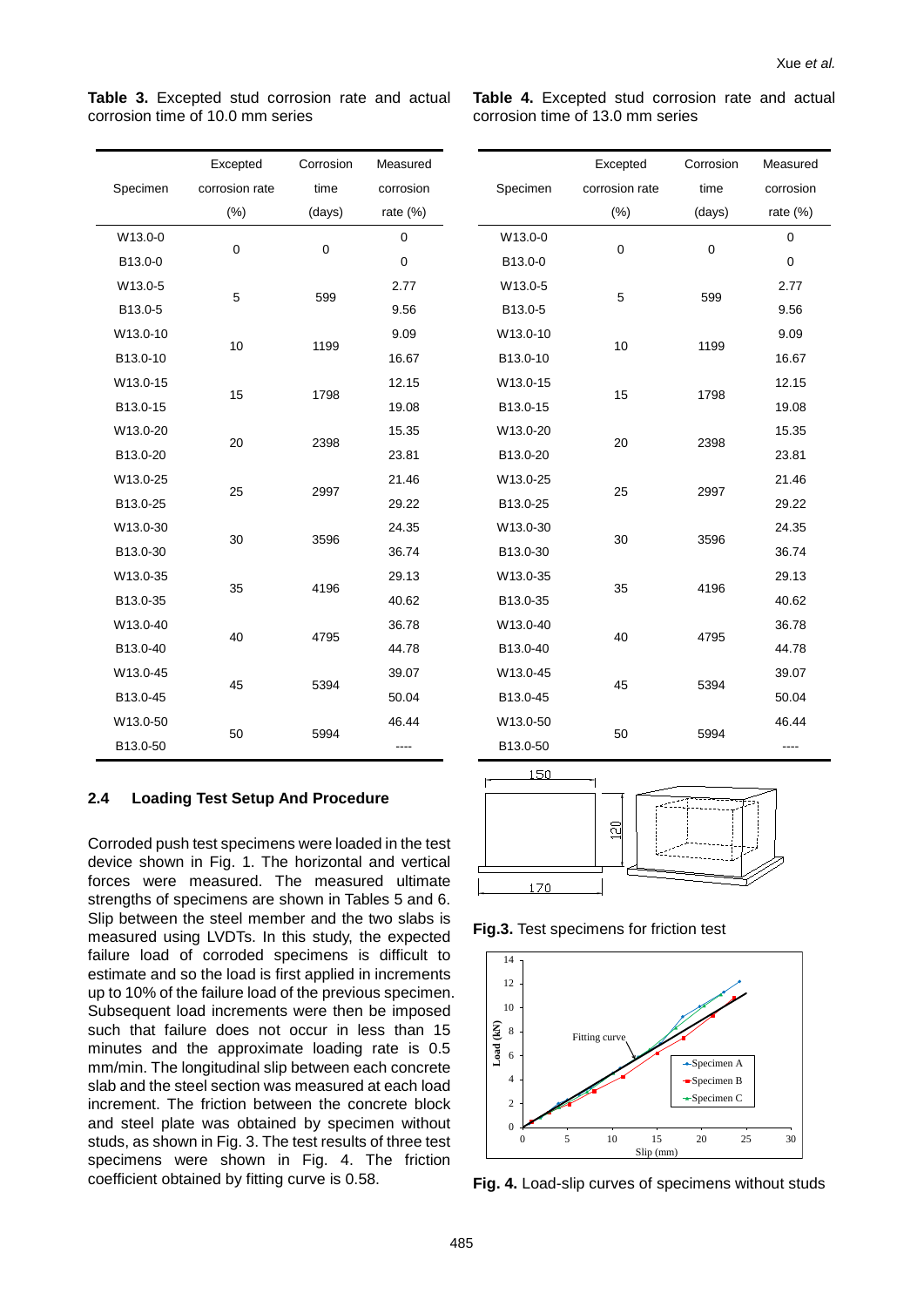**Table 5.** Ultimate strengths of single stud specimens 10.0 mm series

**Table 6.** Ultimate strengths of single stud specimens 13.0 mm series

| Specimen | Measured corrosion | <b>Ultimate Strength</b> |          | Measured corrosion | <b>Ultimate Strength</b> |
|----------|--------------------|--------------------------|----------|--------------------|--------------------------|
|          | rate $(\%)$        | (kN)                     | Specimen | rate (%)           | (kN)                     |
| W10.0-0  | $\mathbf 0$        | 43.37                    | W13.0-0  | $\mathbf 0$        | 65.28                    |
| B10.0-0  | $\mathbf 0$        | 43.37                    | B13.0-0  | 0                  | 65.28                    |
| W10.0-5  | 2.97               | 38.67                    | W13.0-5  | 2.77               | 61.76                    |
| B10.0-5  | 8.23               | 37.6                     | B13.0-5  | 9.56               | 60.68                    |
| W10.0-10 | 8.93               | 36.11                    | W13.0-10 | 9.09               | 55.95                    |
| B10.0-10 | 12.68              | 31.62                    | B13.0-10 | 16.67              | 54.2                     |
| W10.0-15 | 12.01              | 30.62                    | W13.0-15 | 12.15              | 54.42                    |
| B10.0-15 | 17.38              | 31.62                    | B13.0-15 | 19.08              | 45.51                    |
| W10.0-20 | 17.65              | 29.53                    | W13.0-20 | 15.35              | 51.16                    |
| B10.0-20 | 25.71              | 30.16                    | B13.0-20 | 23.81              | 45.1                     |
| W10.0-25 | 20.06              | 27.68                    | W13.0-25 | 21.46              | 45.5                     |
| B10.0-25 | 32.23              | 28.34                    | B13.0-25 | 29.22              | 42.14                    |
| W10.0-30 | 25.55              | 24.59                    | W13.0-30 | 24.35              | 43.5                     |
| B10.0-30 | 39.19              | 27.89                    | B13.0-30 | 36.74              | 35.25                    |
| W10.0-35 | $--$               | $\overline{\phantom{a}}$ | W13.0-35 | 29.13              | 37.01                    |
| B10.0-35 | 44.78              | 22.86                    | B13.0-35 | 40.62              | 31.44                    |
| W10.0-40 | 38.15              | 21.38                    | W13.0-40 | 36.78              | 34.95                    |
| B10.0-40 | 49.09              | 18.54                    | B13.0-40 | 44.78              | 29.35                    |
| W10.0-45 | 42.41              | 18.75                    | W13.0-45 | 39.07              | 32.34                    |
| B10.0-45 | 53.43              | 14.09                    | B13.0-45 | 50.04              | 16.21                    |
| W10.0-50 | 54.14              | 14.38                    | W13.0-50 | 46.44              | 27.6                     |
| B10.0-50 | 68.09              | 8.61                     | B13.0-50 | ----               | 65.28                    |

**Table 7.** Ultimate strengths for push out test specimens D10.0series

**Table 8.** Ultimate strengths for push out test specimens D13.0series

| Measured<br>Specimen<br>corrosion<br>rate $(\%)$ |       | Ultimate strength (kN) | Specimen              | Measured<br>corrosion rate | Ultimate strength<br>(kN)                        |
|--------------------------------------------------|-------|------------------------|-----------------------|----------------------------|--------------------------------------------------|
|                                                  |       | Test $(P_{test})$      |                       | (%)                        | Test ( $P_{\mathit{test}}$ )                     |
|                                                  |       | D13.0-0A               | $\Omega$              | 69.3                       |                                                  |
| D <sub>10</sub> .0-0A                            | 0     | 42.9                   | D <sub>13</sub> .0-10 | 6.78                       | 66.3                                             |
| D <sub>10.0</sub> -10                            | 4.93  | 40.5                   | D <sub>13</sub> .0-20 | 15.41                      | 62.1                                             |
| D <sub>10.0</sub> -20                            | 16.44 | 38                     | D <sub>13</sub> .0-30 | 22.43                      | 57.3                                             |
|                                                  |       |                        | D <sub>13.0</sub> -40 | 34.99                      | 45.8                                             |
| D <sub>10.0</sub> -30                            | 23.61 | 34.8                   | D <sub>13.0</sub> -50 | 42.12                      | 41.9                                             |
| D <sub>10.0</sub> -40                            | 34.66 | 30.1                   |                       |                            |                                                  |
| D <sub>10.0</sub> -50                            | 44.33 | 25.8                   |                       |                            | The measured corrosion rates of studs and ultim- |

## **2.5 Corroded Push Out Test**

Two series of corroded push out test specimens were also tested for comparison. The test specimens were corroded and tested as the same procedure described in Chen *et al.* (2016). The materials used in push out test specimens were the same as these used in single stud test specimens (different from test specimens in Chen et al (2016)).

The measured corrosion rates of studs and ultimate strengths were shown in Tables 7 and 8. The test specimens were labeled that the nominal stud diameter and excepted corrosion rate could be identified from the label. The first letter indicate that the nominal diameter of the stud, where the prefix letter "D" refers to diameter.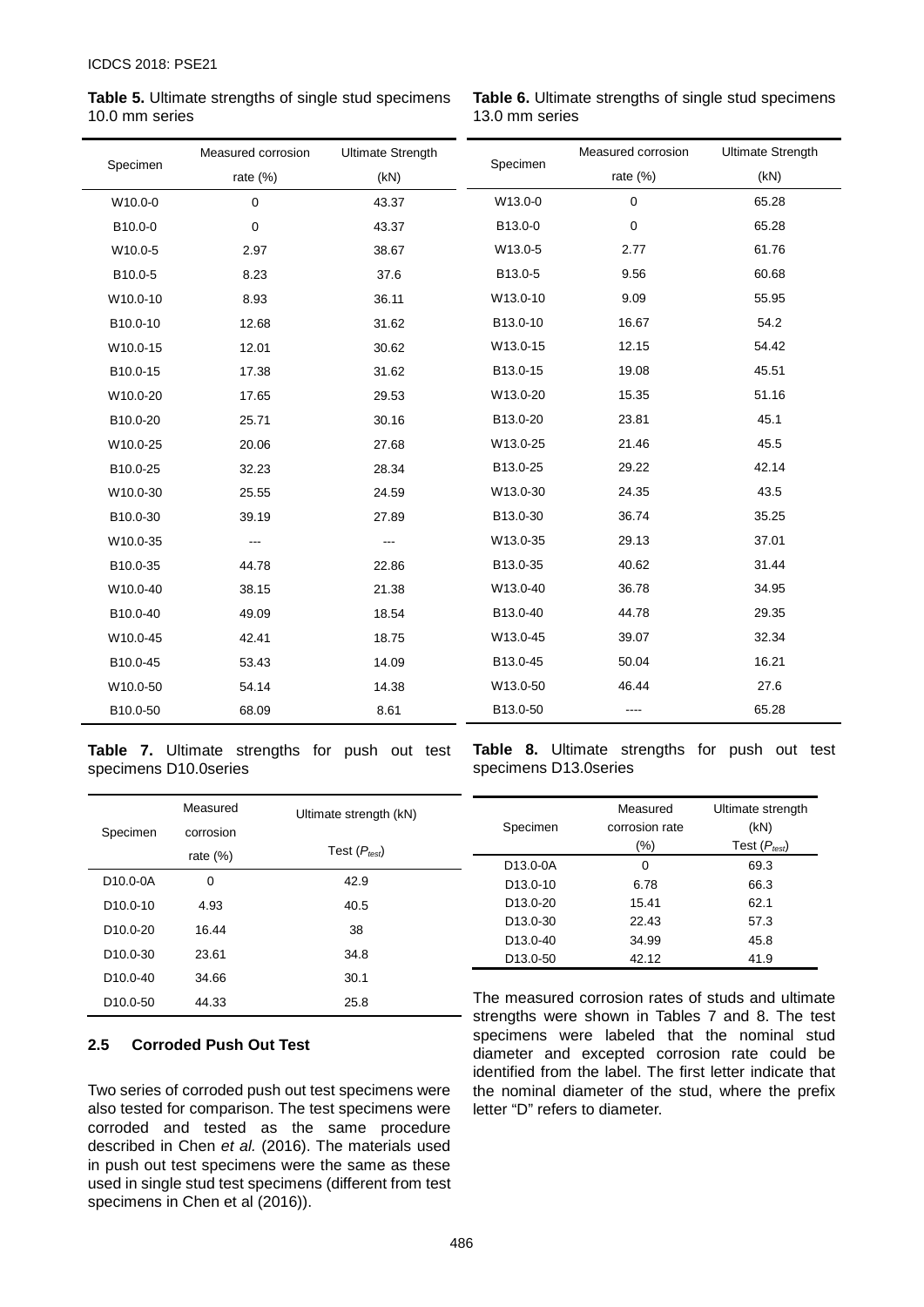## **3.0 TEST RESULTS**

## **3.1 Measurement of Stud Corrosion Rate**

The corroded studs were retrieved from the failed specimens (shown in Fig. 5.) and the corrosion product was cleaned using a corrosion-inhibited HCl solution (Bertoa, *et al.*, 2008). The corroded studs having different corrosion rates are shown in Fig. 6 The area loss of the steel rebar (∆A) was estimated afterwards by subtracting the post-corrosion area from the measured pre-corrosion area.

The post-corrosion area of stud was calculated using the measured diameter of the shank of the stud. The measured diameter of the shank was used to calculate the corrosion rate of each stud (*ψ*) as: *ψ* = (A-∆A)/A%. For push out test specimens, the average corrosion rate of eight studs is taken as the corrosion rate of each push test specimen. It is shown that the measured corrosion rates of both single stud test specimen and push test specimens are different from those expected corrosion rates. There is no corrosion occurs between the interface of concrete slab and steel plate.



(a) Specimen W10.0-5



(b) Specimen W13.0-10

**Fig. 5.** Typical failure mode of single stud shear connector specimen



(a) 10-30



(b) 10-50



(c) 13-30



(d) 13-50

**Fig. 6.** Corroded stud shear connectors

## **3.2 Static Behaviour**

The static behaviour of stud connectors can be described using load–slip curve and ultimate strength. In this study, the effect of corrosion on static behaviour of stud was investigated.

#### Load-slip curves

The load-slips curves of test specimens W10.0 series and B10.0 series are shown in Fig. 7 and Fig. 8, respectively. The load-slips curves of test specimens W13.0 series and B13.0 series are shown in Fig. 9 and Fig. 10, respectively. Since the failure mode of all specimens is stud failure, the load-slip curves only could be measured up to the point of ultimate strength. Studs having corrosion along whole length and studs having bottom corrosion showed similar load-slip curves. It is shown that the initial stiffness of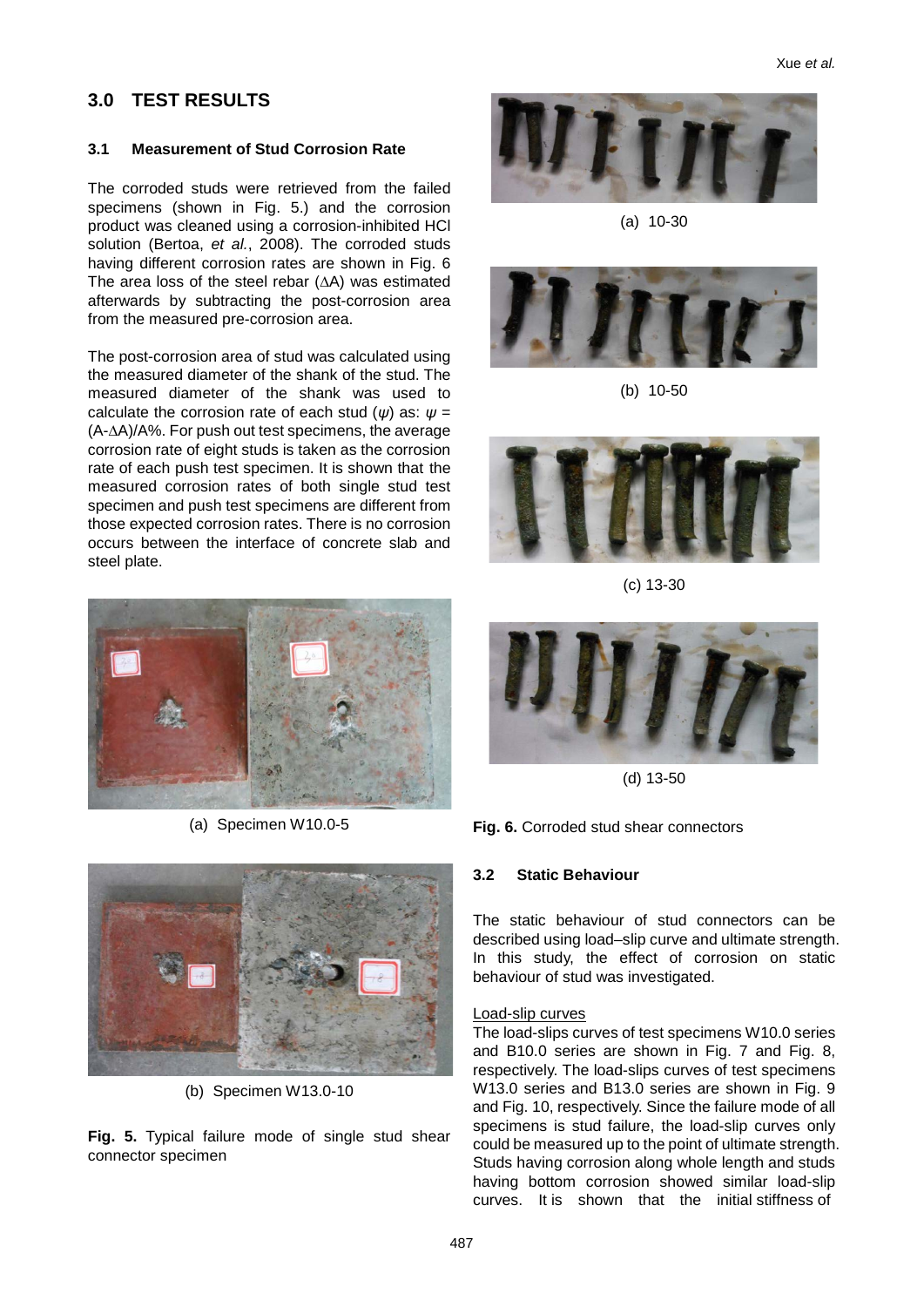

**Fig. 7.** Load-slip curves of W10.0 series specimens



**Fig. 8.** Load-slip curves of B10.0 series specimens



**Fig. 9.** Load-slip curves of W13.0 series specimens



**Fig. 10.** Load-slip curves of B13.0 series specimens

specimens decrease with the increment of corrosion rate for both two series specimens. The ductility of specimens showed no obvious relation with corrosion rates.

#### **Ultimate strength**

In this study, the failure mode of all push test specimens is stud failure. Fig. 4 shows typical stud failure of the test specimens. The ultimate strengths of test specimen series 10.0mm diameter series and 13.0 mm diameter series are shown in Table 5 and Table 6, respectively. It is shown that the ultimate strengths of test specimens decrease when the corrosion rate increases. It means that the corrosion has significant effect on the ultimate strengths of test specimens.

## **4.0 COMPARISON**

The ultimate strengths of single stud test specimen series 10.0mm diameter series and 13.0mm diameter series are compared with test results of push out test specimens, as shown in Figs. 11 and 12, respectively. It is shown that the ultimate strengths of push out test specimens are relatively high than those of single stud test specimens having the same corrosion rate.



**Fig. 11.** Comparison of ultimate strengths of W10.0, B10.0 and D10.0 series specimens



**Fig. 12.** Comparison of ultimate strengths of W13.0, B13.0 and D13.0 series specimens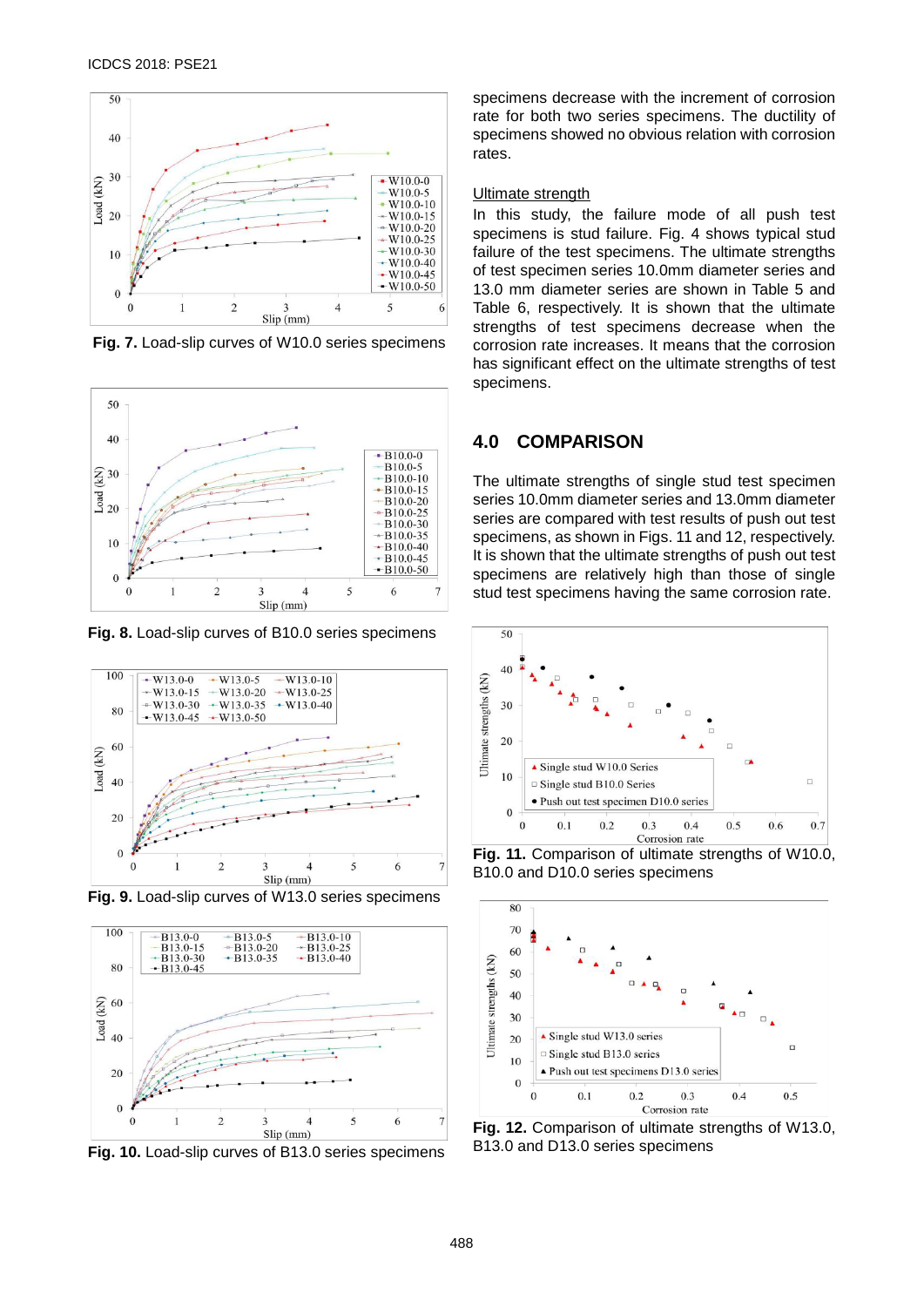For specimens having 10.0mm diameter, studs having corrosion along the whole length showed lower ultimate strengths compared with those studs having bottom corrosion. While for specimens having 13.0 mm diameter, studs having corrosion along the whole length showed similar ultimate strengths as those studs having bottom corrosion. Generally, ultimate strengths obtained from corroded single stud test specimens are conservative compared with those obtained from corroded push out test specimens.

## **5.0 CONCLUSIONS**

Experimental investigation of steel and concrete composite push test specimens with corrosion deterioration were conducted in this study. Two series of e push test specimens having different stud diameters were tested. The test specimens were firstly electronic accelerating corroded then loaded to failure. Based on the test results, the effect of corrosion on the load-slip curves and ultimate strength were studied. It is shown that the corrosion of stud has significant effect on the ultimate strengths of test specimens. Test results obtained from the loading tests were compared with design strength predicted by current Eurocode 4. It is shown that the design strength was unconservative for corroded specimens. New design equation with reasonably accuracy was proposed which enables the designer to consider the effect of corrosion.

## **Acknowledgment**

The research work was also supported by the National Natural Science Foundation of China (51608484).

## **References**

- Asami, K. and Kikuchi, M. (2003), "In-depth distribution of rusts on a plain carbon steel and weathering steels exposed to coastal–industrial atmosphere for 17 years", *Corros. Sci.*, (45), 2671– 2688.
- Bazant, Z.P. (1979), "Physical model for steel corrosion in sea structures-applications", J.Struct. Div., (105), 1137–1153.
- Bertoa, L., Simionib, B. and Saettab, B. (2008), "Numerical modelling of bond behaviour in RC structures affected by reinforcement corrosion", *Engineering Structures*, **30**(7), 1375–1385.
- Caré, S., Nguyen, Q.T., L'Hostis, V. and Berthaud, Y. (2008), "Mechanical properties of the rust layer induced by impressed current method in reinforced mortar", *Cement and Concrete Research*, (38), 1079–1091.
- Chen, J., Zhao Y.X., Wu L. and Jin W.L. (2016) "Experimental investigation and design of corroded stud shear connectors", *Advances in Structural Engineering*. 19(2), 218-226.
- Coughlan, C. G. (1987), *The stiffness of stud shear connections in composite beams subjected to static and fatigue loading*, Thesis presented to the National University of Ireland, at Cork, Ireland, in partial fulfillment of the requirements for the degree of Master of Engineering Science.
- Dai, X.X. and Richard Liew JY. (2010), "Fatigue performance of lightweight steel–concrete–steel sandwich systems", *Journal of Constructional Steel Research*, **66**(2), 256–276.
- Dogan, O. and Roberts, T.M. (2012), "Fatigue performance and stiffness variation of stud connectors in steel–concrete–steel sandwich systems", *Journal of Constructional Steel Research*, **70**(3), 86–92.
- Duffó, G.S., Morris, W., Raspini, I., and Saragovi, C. (2004), "A study of steel rebars embedded in concrete during 65 years", *Corros. Sci.*, (46), 2143– 2157.
- EN 1994-1-1: 2004. Eurocode 4: *Design of composite steel and concrete structures - Part 1-1: General rules and rules for buildings*.
- Johnson, R.P. (2000), "Resistance of stud shear connectors to fatigue", *Journal of Constructional Steel Research*, **56**(2), 101–116.
- Johnson, R.P. (2004) *Composite Structures of Steel and Concrete: beams, slabs, columns and frames for buildings*, Third Edition, Blackwell Publishing Inc.
- Kim, S., Jung, C. and Ahn, J. (2011), "Ultimate strength of composite structure with different degrees of shear connection", *Steel and composite structures*, **11**(5), 375-390.
- Lam, D. and Ellobody, E. (2005), "Behavior of Headed Stud Shear Connectors in Composite Beam", *Journal of Structural Engineering-ASCE*, **131**(1), 96-107.
- Lin, W., Yoda, T. and Taniguchi, N. (2013), "Fatigue tests on straight steel–concrete composite beams subjected to hogging moment", *Journal of Constructional Steel Research*, **80**(1):42–56.
- Mirza, O. and Uy, B. (2010), "Finite element model for the long-term behaviour of composite steelconcrete push tests", *Steel and composite structures*, **10**(1), 45-67.
- Nie, J.G., Fan J.S. and Cai, C.S. (2008), "Experimental study of partially shear-connected composite beams with profiled sheeting", *Engineering Structures*, **30**(1), 1–12.
- Oehlers D.J. (1990), "Deterioration in strength of stud connectors in composite bridge beams", *Journal of Structural Engineering-ASCE*, **116**(12), 3417-3431.
- Smith, A.L. and Couchman G.H. (2010), "Strength and ductility of headed stud shear connectors in profiled steel sheeting", *Journal of Constructional Steel Research*, **66**(6), 748–754.